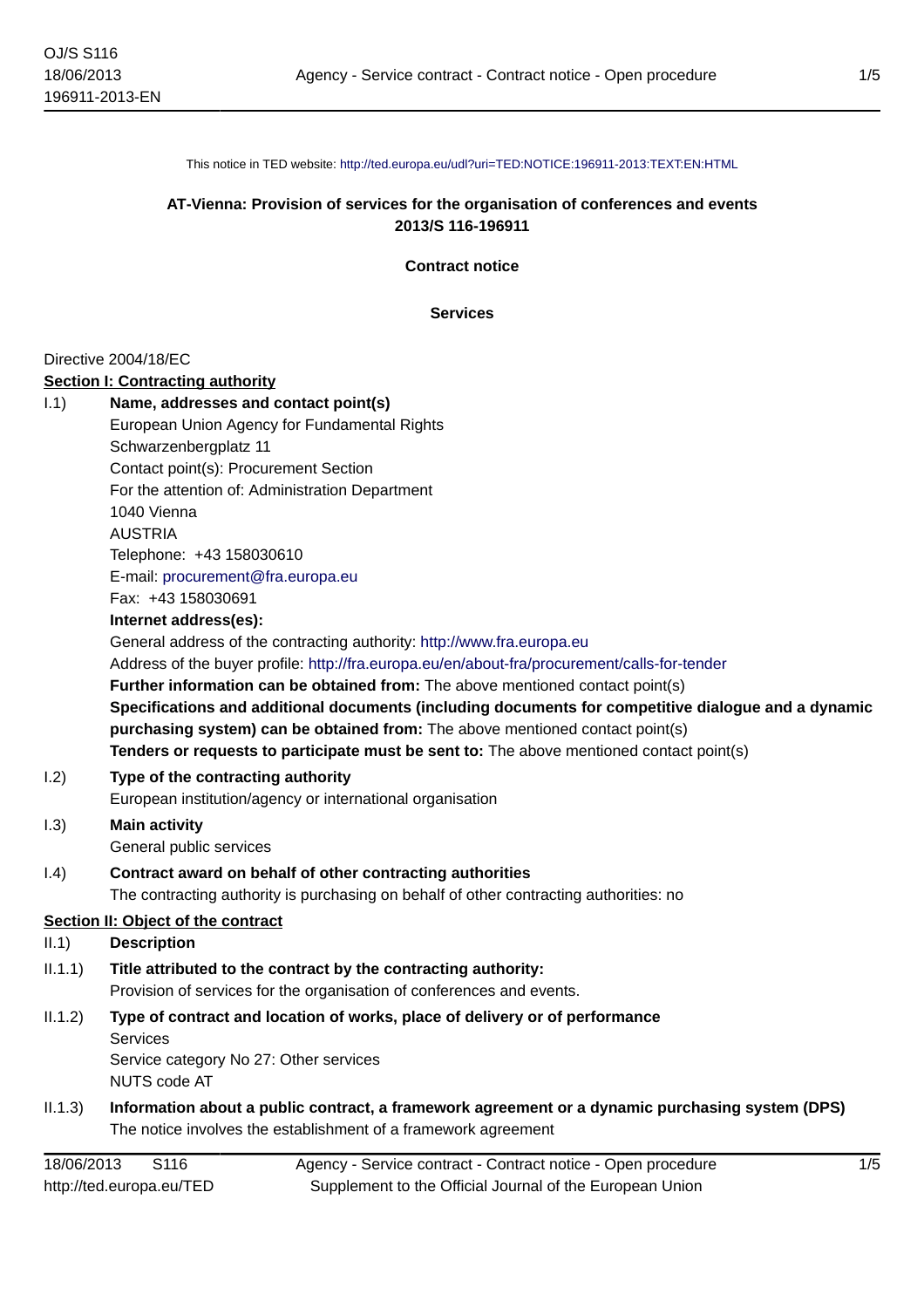| II.1.4)  | Information on framework agreement<br>Framework agreement with several operators<br>maximum number of participants to the framework agreement envisaged: 5<br>Duration of the framework agreement<br>Duration in years: 4<br>Estimated total value of purchases for the entire duration of the framework agreement |
|----------|--------------------------------------------------------------------------------------------------------------------------------------------------------------------------------------------------------------------------------------------------------------------------------------------------------------------|
|          | Estimated value excluding VAT: 4 000 000 EUR                                                                                                                                                                                                                                                                       |
| II.1.5)  | Short description of the contract or purchase(s)<br>The overall objective of the services under this framework contract is the organisation of conferences and<br>events.                                                                                                                                          |
| II.1.6)  | <b>Common procurement vocabulary (CPV)</b><br>55120000                                                                                                                                                                                                                                                             |
| II.1.7)  | Information about Government Procurement Agreement (GPA)<br>The contract is covered by the Government Procurement Agreement (GPA): no                                                                                                                                                                              |
| II.1.8)  | Lots                                                                                                                                                                                                                                                                                                               |
|          | This contract is divided into lots: no                                                                                                                                                                                                                                                                             |
| II.1.9)  | <b>Information about variants</b><br>Variants will be accepted: no                                                                                                                                                                                                                                                 |
| II.2)    | Quantity or scope of the contract                                                                                                                                                                                                                                                                                  |
| II.2.1)  | Total quantity or scope:<br>Estimated value excluding VAT: 4 000 000 EUR                                                                                                                                                                                                                                           |
| II.2.2)  | <b>Information about options</b>                                                                                                                                                                                                                                                                                   |
|          | Options: no                                                                                                                                                                                                                                                                                                        |
| II.2.3)  | <b>Information about renewals</b><br>This contract is subject to renewal: yes<br>Number of possible renewals: 3<br>In the case of renewable supplies or service contracts, estimated timeframe for subsequent contracts:<br>in months: 12 (from the award of the contract)                                         |
| II.3)    | Duration of the contract or time limit for completion                                                                                                                                                                                                                                                              |
|          | Duration in months: 48 (from the award of the contract)                                                                                                                                                                                                                                                            |
| III.1)   | Section III: Legal, economic, financial and technical information<br><b>Conditions relating to the contract</b>                                                                                                                                                                                                    |
| III.1.1) | Deposits and guarantees required:                                                                                                                                                                                                                                                                                  |
|          | Please refer to Section 8 of Annex A - tender specifications, available at http://fra.europa.eu/fraWebsite/<br>about fra/procurement/procurement en.htm                                                                                                                                                            |
| III.1.2) | Main financing conditions and payment arrangements and/or reference to the relevant provisions<br>governing them:                                                                                                                                                                                                  |
|          | Please refer to Sections 7 and 8 of Annex A — tender specifications, available at http://fra.europa.eu/<br>fraWebsite/about_fra/procurement/procurement_en.htm                                                                                                                                                     |
| III.1.3) | Legal form to be taken by the group of economic operators to whom the contract is to be awarded:<br>Please refer to Sections 10 and 11 of the tender specifications, available at: http://fra.europa.eu/fraWebsite/<br>about_fra/procurement/procurement_en.htm                                                    |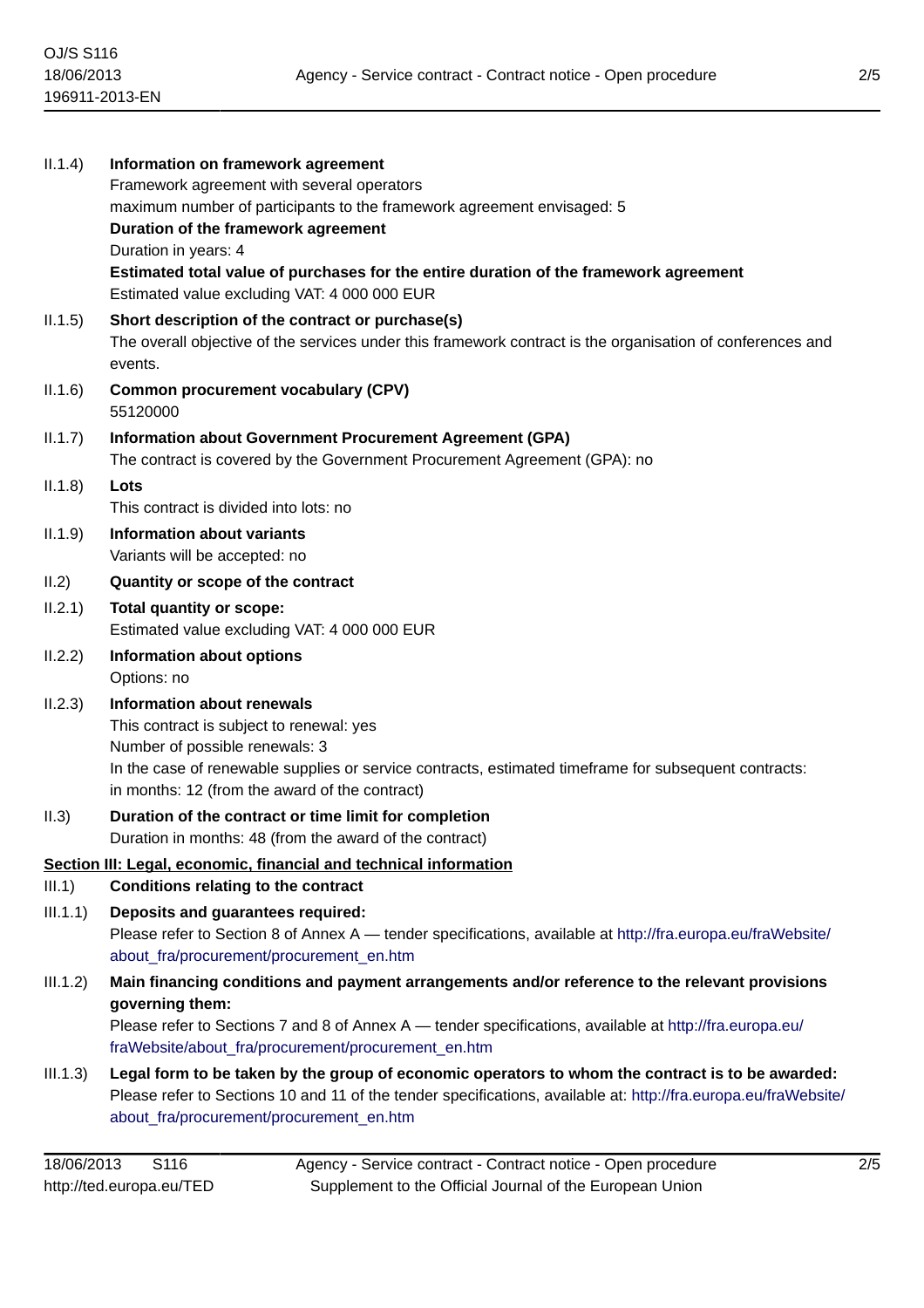### III.1.4) **Other particular conditions**

The performance of the contract is subject to particular conditions: no

#### III.2) **Conditions for participation**

III.2.1) **Personal situation of economic operators, including requirements relating to enrolment on professional or trade registers**

Information and formalities necessary for evaluating if the requirements are met: Please refer to Sections 17.1 and 17.2 of the tender specifications (Annex A), available at: [http://fra.europa.eu/fraWebsite/about\\_fra/](http://fra.europa.eu/fraWebsite/about_fra/procurement/procurement_en.htm) [procurement/procurement\\_en.htm](http://fra.europa.eu/fraWebsite/about_fra/procurement/procurement_en.htm)

### III.2.2) **Economic and financial ability**

Information and formalities necessary for evaluating if the requirements are met: Please refer to Section 17.2.1 of the tender specifications (Annex A), available at: [http://fra.europa.eu/fraWebsite/about\\_fra/procurement/](http://fra.europa.eu/fraWebsite/about_fra/procurement/procurement_en.htm) [procurement\\_en.htm](http://fra.europa.eu/fraWebsite/about_fra/procurement/procurement_en.htm)

Minimum level(s) of standards possibly required: Please refer to Section 17.2.1 of the tender specifications (Annex A), available at: [http://fra.europa.eu/fraWebsite/about\\_fra/procurement/procurement\\_en.htm](http://fra.europa.eu/fraWebsite/about_fra/procurement/procurement_en.htm)

### III.2.3) **Technical capacity**

Information and formalities necessary for evaluating if the requirements are met: Please refer to Section 17.2.2 of the tender specifications (Annex A), available at: [http://fra.europa.eu/](http://fra.europa.eu/fraWebsite/about_fra/procurement/procurement_en.htm) [fraWebsite/about\\_fra/procurement/procurement\\_en.htm](http://fra.europa.eu/fraWebsite/about_fra/procurement/procurement_en.htm)

Minimum level(s) of standards possibly required:

Please refer to Section 17.2.2 of the tender specifications (Annex A), available at: [http://fra.europa.eu/](http://fra.europa.eu/fraWebsite/about_fra/procurement/procurement_en.htm) [fraWebsite/about\\_fra/procurement/procurement\\_en.htm](http://fra.europa.eu/fraWebsite/about_fra/procurement/procurement_en.htm)

#### III.2.4) **Information about reserved contracts**

#### III.3) **Conditions specific to services contracts**

III.3.1) **Information about a particular profession**

Execution of the service is reserved to a particular profession: no

III.3.2) **Staff responsible for the execution of the service** Legal persons should indicate the names and professional qualifications of the staff responsible for the execution of the service: yes

#### **Section IV: Procedure**

- IV.1) **Type of procedure**
- IV.1.1) **Type of procedure**

Open

- IV.1.2) **Limitations on the number of operators who will be invited to tender or to participate**
- IV.1.3) **Reduction of the number of operators during the negotiation or dialogue**
- IV.2) **Award criteria**

#### IV.2.1) **Award criteria**

The most economically advantageous tender in terms of the criteria stated in the specifications, in the invitation to tender or to negotiate or in the descriptive document

#### IV.2.2) **Information about electronic auction** An electronic auction will be used: no

#### IV.3) **Administrative information**

# IV.3.1) **File reference number attributed by the contracting authority:**

18/06/2013 S116 http://ted.europa.eu/TED Agency - Service contract - Contract notice - Open procedure Supplement to the Official Journal of the European Union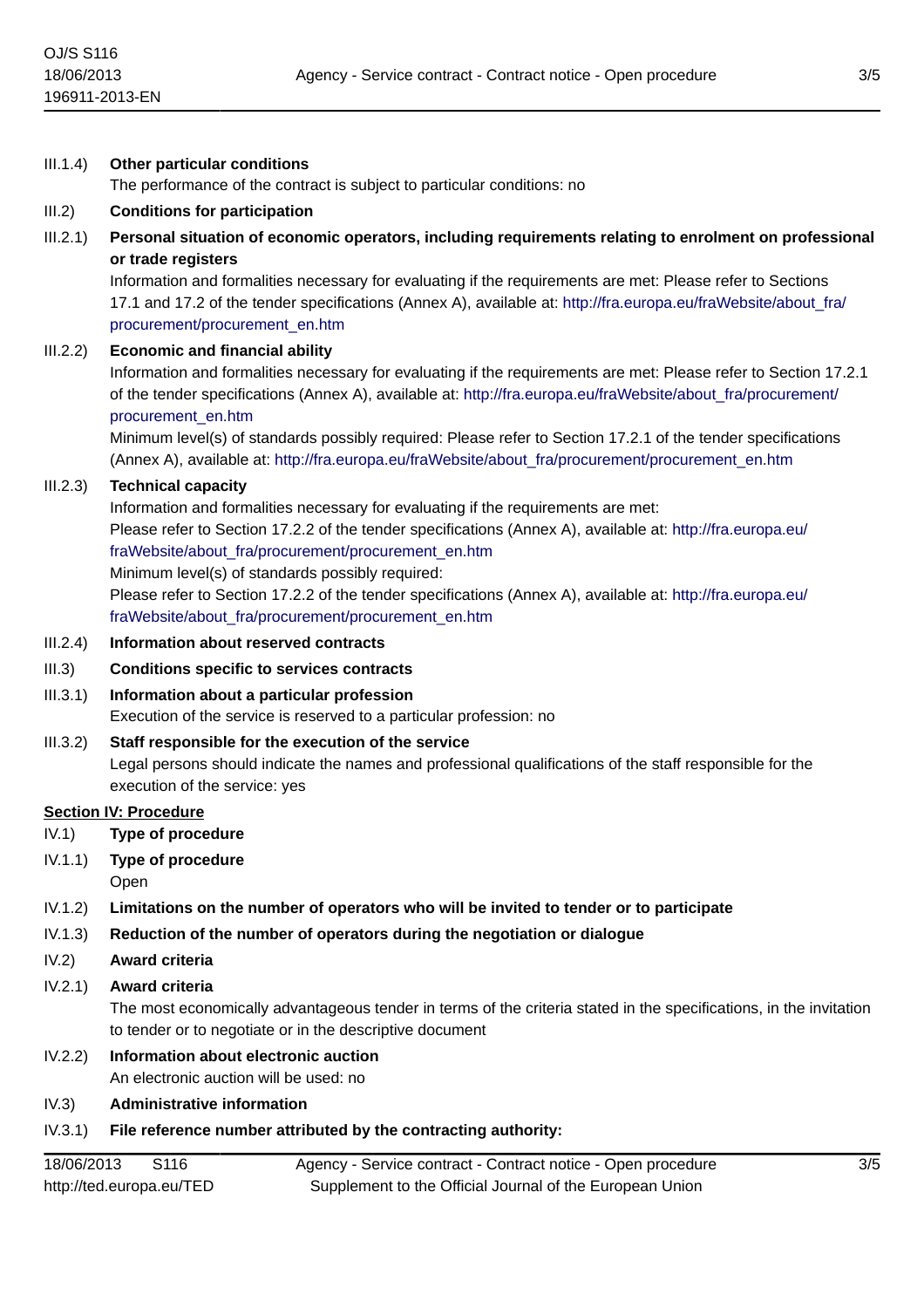F-SE-13-T02.

IV.3.2) **Previous publication(s) concerning the same contract** no IV.3.3) **Conditions for obtaining specifications and additional documents or descriptive document** Payable documents: no IV.3.4) **Time limit for receipt of tenders or requests to participate** 12.8.2013 - 17:00 IV.3.5) **Date of dispatch of invitations to tender or to participate to selected candidates** IV.3.6) **Language(s) in which tenders or requests to participate may be drawn up** Any EU official language Other: But preferably in English. IV.3.7) **Minimum time frame during which the tenderer must maintain the tender** Duration in months: 6 (from the date stated for receipt of tender) IV.3.8) **Conditions for opening of tenders** Date: 20.8.2013 - 10:30 Persons authorised to be present at the opening of tenders: yes Additional information about authorised persons and opening procedure: An authorised representative of each tenderer may attend the opening of the bids. Companies wishing to attend are requested to notify their intention by sending a fax or e-mail at least 72 hours in advance to the fax or e-mail given under Section 14 of the tender specifications. This notification must be signed by an authorised officer of the tenderer and specify the name of

the person who will attend the opening on the tenderer's behalf.

# **Section VI: Complementary information**

# VI.1) **Information about recurrence**

This is a recurrent procurement: no

# VI.2) **Information about European Union funds**

The contract is related to a project and/or programme financed by European Union funds: no

# VI.3) **Additional information**

Tender documents will be available for download at the address indicated under heading I.1. The website will be updated regularly and it is the tenderers' responsibility to check for updates and modifications during the tendering period.

# VI.4) **Procedures for appeal**

# VI.4.1) **Body responsible for appeal procedures**

General Court rue du Fort Niedergrünewald 2925 Luxembourg LUXEMBOURG E-mail: [generalcourt.registry@curia.europa.eu](mailto:generalcourt.registry@curia.europa.eu) Telephone: +352 4303-1 Internet address: <http://curia.europa.eu> Fax: +352 4303-2100

### VI.4.2) **Lodging of appeals**